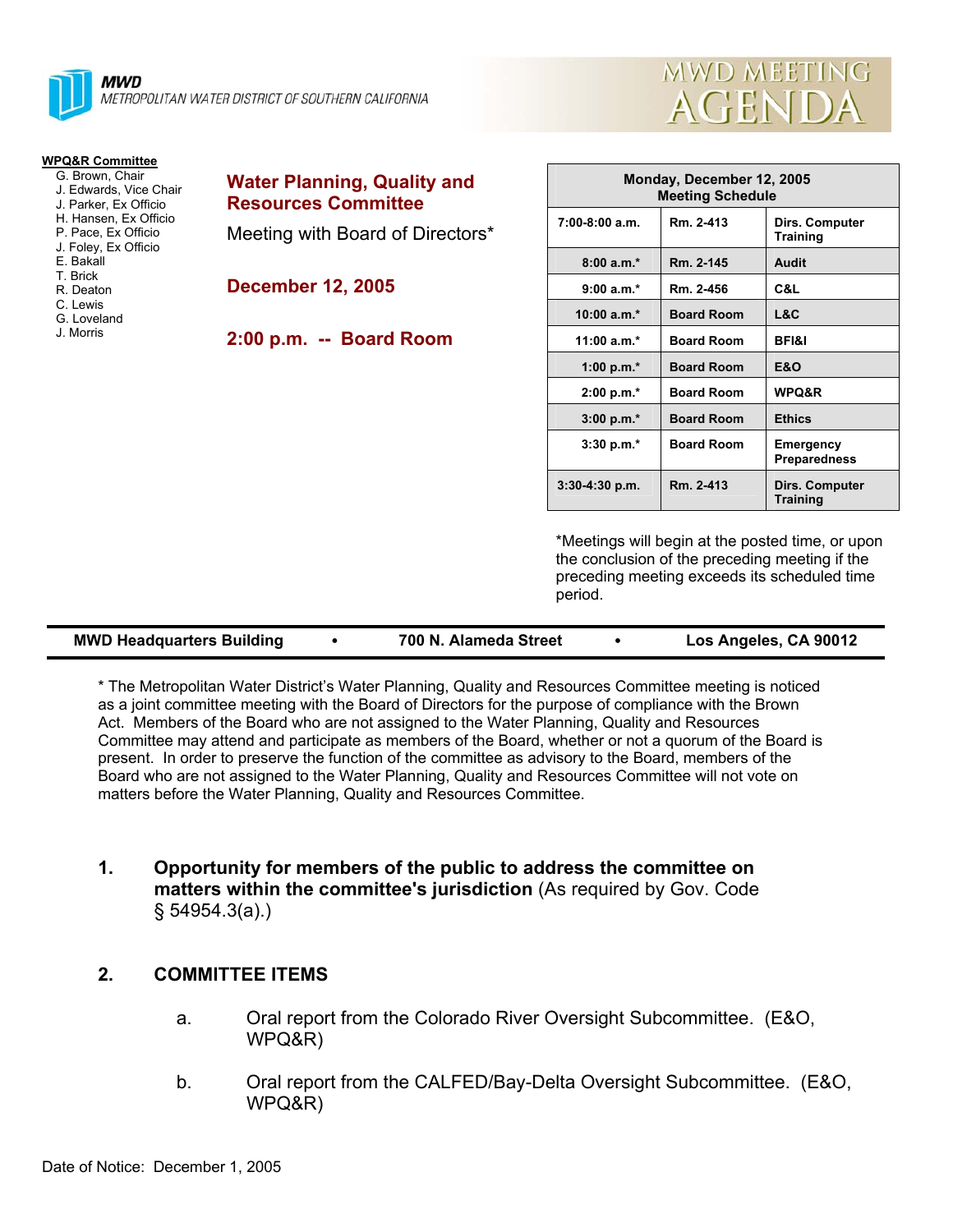# **PUBLIC HEARING**

- a. Review of Metropolitan's urban water management plan for adequacy in achieving an increased emphasis on cost-effective conservation, recycling, and groundwater recharge per Metropolitan Water District Act Section 130.5 [Added by statutes of 1999, Chapter 415 (SB 60 - Hayden)]
- b. Public comments

### **3. Approval of the Minutes of the meeting of the Water Planning, Quality and Resources Committee held November 7, 2005**

### **4. REPORTS**

a. Oral report on Bay-Delta and State Water Project matters. (L&C, WPQ&R)

## **5. CONSENT CALENDAR ITEMS — ACTION**

- **7-6** Authorize entering into a Local Resources Program Agreement with Los Angeles Department of Water and Power for the Sepulveda Basin Water Recycling Project Phase 4. (WPQ&R)
- **7-7** Approve a 2005/06 Supplemental Storage Program Agreement for Los Angeles Department of Water and Power. (WPQ&R)

### **6. OTHER BOARD ITEMS — ACTION**

**8-8** Authorize implementation of conservation incentive level updates and program refinements from Metropolitan's Five-Year Conservation Strategy Plan. (WPQ&R)

### **7. BOARD INFORMATION ITEMS**

None

## **8. COMMITTEE ITEMS**

None